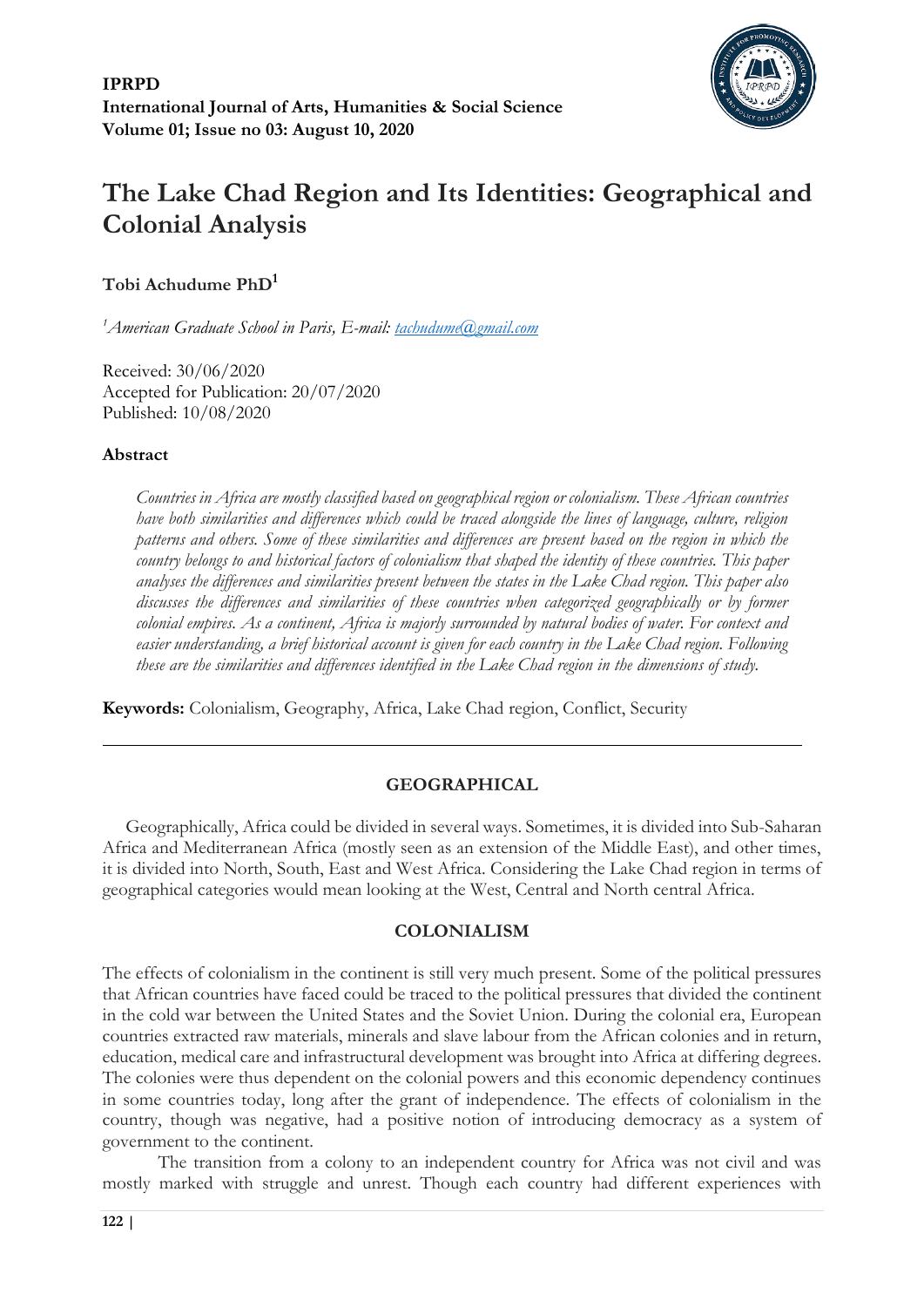International Journal of Arts, Humanities & Social Science Vol. 01 - Issue: 03/ August\_2020

transitioning, most African countries were plagued with coups, rigged elections, military regimes and corruption, and soon, all of these became common phenomena in the continent.

# **LAKE CHAD REGION**

Lake Chad is located in the Sahelian zone of West-central Africa. It is historically ranked as one of the largest lakes in Africa and is bordered by Chad, Cameroon, Nigeria and Niger and provides water to over 30 million people living in these countries. The Lake Chad is economically important in the region. The size of the lake fluctuates with seasonal changes which demonstrates its sensitivity to climatic changes. The Lake Chad was once one of Africa's largest freshwater bodies and was a source of livelihood to about 30 million people. With the many conflicts that have plagued the countries in this region, there are several IDP camps, however, these camps lack adequate accommodation, food, water and sanitation. Governments of the countries in the region have put in several measures to combat the insecurities in the region. To deal with terrorist in the region, these governments created the Multinational Joint Taskforce made up of troops from Nigeria, Niger, Cameroon and Chad to launch military strikes against the insurgents of Boko Haram. They have also attempted to resolve the conflict between herders and farmers over pasture. That the lake is fast drying up is not news, but this is increasing the level of poverty in the region (Usigbe, 2020).

This region is made up of four major countries though it could be connected to others- Niger, Chad, Nigeria and Cameroon. The Lake Chad Basin was commissioned in 1964 by these countries for effective management of the region. Though all in this region, these countries were colonized differently and are in different regions of Africa.

#### **CHAD**

Chad is the fifth largest African country. There are about 200 ethnic groups in the country. precolonial Chad was dominated by slavery and actively participated in the Trans-Atlantic slave trade. The country is divided into two main regions-north and south. Historically, the southern part was largely populated by several decentralised political and social groups and decisions were made by a group of elders and village council (Wood, 2002; Hancock, 2005). Religiously, the people of the south practiced a variety of religions and rituals. The northern part was more organised into larger centralised entities with a hierarchical structure and the people of the north were unified under Islam. This differences still creates tension and rifts between both regions of the country till this moment (Human Rights Watch, 2011).

In the early 20<sup>th</sup> century, Chad became a French colony between 1900 and 1960. The conquest of Chad by the French empire was strongly challenged by the people of Chad and one intense opposition was with Rabah Fadlallah. Rabah though was born a slave, gained freedom and himself became a warlord and slave trader. In 1894, he had taken control of Borno and took the title of Emir of the faithful (Azevedo, 1998; Wood, 2002). Between 1880 and 1900, Rabah controlled most of what is now known as Chad (Azevedo, 1998). It was in this period that the French colonial conquest began in the country. The French began to send in forces but these forces were harassed and fought by Rabah and his forces (Collier, 1990; Wood, 2002). The fight between the French empire and Rabah continued till 1900 when Rabah was defeated and killed. The Kanem was subdued in 1909, several political entities were conquered and the last tribe, Tubu surrendered in 1920. In 1910, Chad was joined to the Afrique Equaoriale Francaise (French Equatorial Africa) (Kuper and Kropelin, 2006).

 Chad was the most neglected colony of the French empire with little to no infrastructural and economic development. French civil administrators were unwilling to work in Chad, hence, the administration employed the use of canton chiefs to keep the colony in order and recruit forced labor. Asides from the exploitative forced labor in Chad, the locals suffered from famines and between 1913 and 1918, 30,000 people were recorded to have died from hunger (Lange, 1993). The enforcement of the head tax system forced Chadians to become workers in the colonial economy.

123 | www.iprpd.org As other colonies fought in the Second World War alongside their colonial rulers, Chad contributed greatly to France's efforts in the war. And as the end of the war marked the end of colonial policies, forced labor and slave trade was abolished, and political parties legalised in 1946. Though several parties sprout out with the legalization of political parties, representing different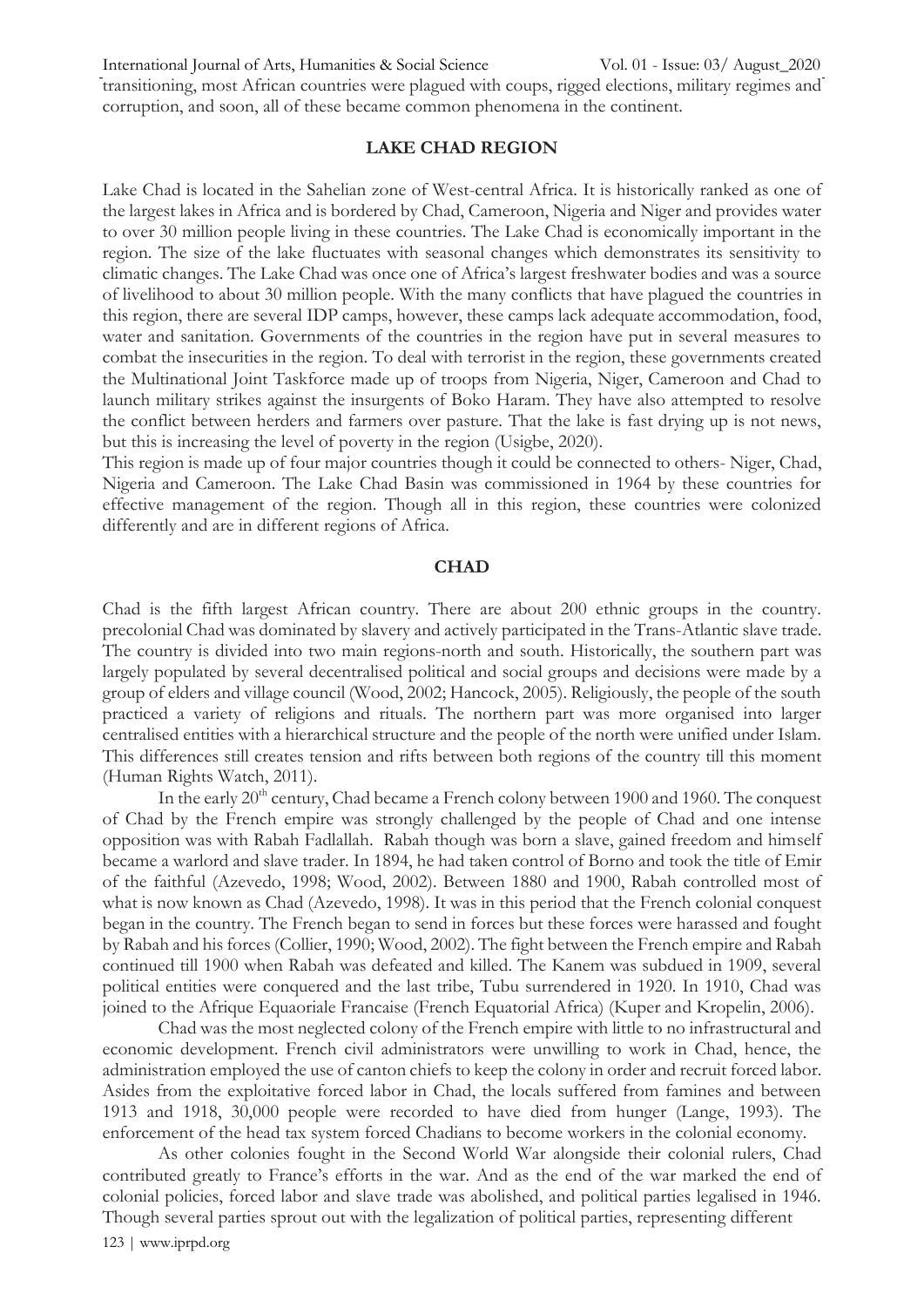religions, regional and cultural areas, two major parties dominated the struggle for independence from France in Chad. These parties, the Chadian Progressive Party (PPT) and Chadian Democratic Union (UDT), represented the regional division that colonialism had enforced in Chad. On March 31, 1959, Chad held national elections and PPT won with a huge gap, and on August 11, 1960, Chad declared independence from France. The PPT became the governing party after independence was declared (Azevedo and Nnadozie, 1998).

Following the grant of independence, post-colonial Chad was marred with civil unrest and both internal and inter-state conflict. Francois Tombalbaye was Chad's first president and shortly after independence, he centralized all decision making to the presidency thereby diminishing the power of the parliament. In 1962, Tombalbaye eliminated all forms of opposition and turned Chad into a single-party state ((Azevedo and Nnadozie, 1998)). Under his administration, all appointed civil servants were Sara people in the South and the northern people were excluded. This further roused the tension that had existed between north and south pre-colonial era and was exploited by colonial rule. This tension was exacerbated by the President's declaration of a new tax on cattle and personal income, followed by the violence against tax collectors in the northern area. The people of Tubu rebelled against this rule and killed one soldier thus inciting retaliation from the regime. Though the rebels fled to Libya, the conflict opened the doors to civil war which started in 1966 that lasted for over 24 years and was characterised by several coups and political instability. In 1966, a group of Muslim intellectuals and nationalist met in Sudan to form the Front de Liberation Nationale (FROLINAT), with Ibrahim Abatcha as the general secetary. ((Azevedo and Nnadozie, 1998)) FROLINAT started a guerrilla campaign against the government and were their activities were only contained by French troops who also helped Tombalbaye hold on to power. In April 1975, Tombalbaye was assassinated by General Felix Malloum after several political mistakes. Malloum's administration started peacefully, however he had clashes of power with several actors in his administration.

 Though a unified government was established after this between the rebel factions, with Wedei emerging as the President, fighting soon broke out again between the factions of Wedei and Habre which escalated into a civil war in 1980. Habre was said to have unified Chad. In 1989, a former ally, Idris Deby gathered various forces against Habre and made himself president. In 2005, Habre was charged and convicted for crimes against humanity.

In 1996, Chad held its first multi-party election that reaffirmed Debry as president and was re-elected in 2006, 2011 and 2016. Chad has fought several wars and has faced several rebellious acts (BBC News, 2016).

#### **CAMEROON**

In the 1770s, the Fulani, an Islamic pastoral people of the western Sahel conquered most of what is now southern Cameroon and displaced its large population of non-Muslim inhabitants. European exploration began in Cameroon in the 15<sup>th</sup> century with the Portuguese arrival into the country for trade but they were limited by malaria. This limited European settlement and conquest of the interior until the late 1870s when quinine, a malaria supplement was made available. The Dutch slave traders established sugar plantations and gained control of the slave trade coast in the 16<sup>th</sup> century. Early presence of Europeans in Cameroon was mainly devoted to coastal and slave trade. The northern part of the country was controlled by the Muslim slave trade network but were suppressed by the mid-19<sup>th</sup> century by the presence of Christian missionaries.

 In 1884, Germany, mainly interested in the agricultural products of the country, made Cameroon its colony. German government invested in Cameroon's infrastructures such as its railways, and several German companies established themselves in the colony. Germans form of rule was harsh and an unpopular system of forced labor. In 1911, at the Treaty of Fez, France ceded s small area of French Equatorial Africa to Germany and Germany ceded a small area of north Chad to France. In 1914, during the First World War, Britain invaded Cameroon from Nigeria and after the First World War, the colony was divided between Britain and France under the mandates of the League of Nations, though France gained a larger population of the country.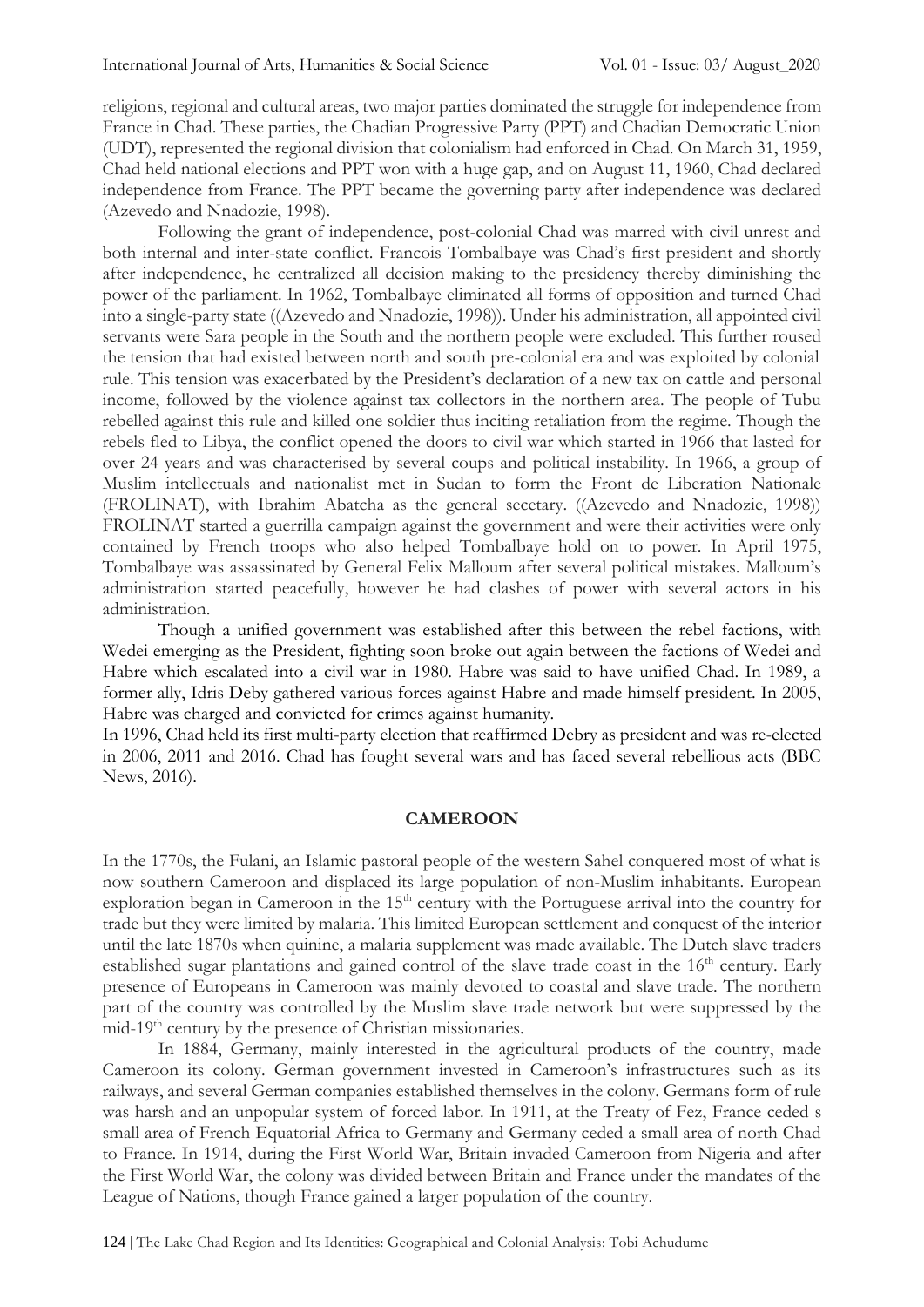In August 1940, French Cameroon joined the free France. The system established by Philippe Leclerc de Hauteclocque was one that abolished freedom and neutralized any thought of independence. During the French administration, the coffee and cocoa industry increased, and roads and railways were constructed. In the British area, both northern and southern Cameroon were joined to Nigeria for the purpose of administration, and there was local participation in the government.

After the second world war in 1945, Britain and France continued to administer Cameroon as UN Trust Territories and in this period. Several political parties emerged and the largest was the Union of the Peoples of Cameroon (UPC) led by Ruben Um Nyobe. UPC demanded that both British and French Cameroon should be united into one independent country and in the mid-1950s, the party was banned. Several of the activists were arrested and beaten in prison. The party received the support of people like Gamal Abdel Nasser and Kwame Nkrumah. This led to rebellion in the country that killed thousands of people including Nyobe in 1958 and continued until after independence in 1961. In 1957, Cameroon was granted partial self-governance and on January 1, 1960 was granted independence. On May 5, 1960, Ahmadou Ahidjo became the president of the new nation. British Cameroon was administered as two areas, Northern Muslim, and Southern Christian Cameroon. Following independence, British Northern Cameroon attached itself to Nigeria and the South reunified with the Republic of Cameroon. The British South Cameroon was therefore referred to as West Cameroon and the French known as the East. on September 1 1966, the Cameroon National Union (CNU) was created by political parties of both West and East Cameroon. West Cameroon was however left out of decision-making processes and this led to feelings of exclusion and subordination by the people.

 Though the country had gained independence, the French ambassador Jean-Pierre Benard was still considered as the president, and French advisers still gave advisers to the Ministers in charge. Economically, Cameroon still uses the CFA franc and operates policies as directed by France. In 1977, Cameroon became an oil-producing country, yet its oil revenues are managed in off-shore accounts controlled by France. In 1984, there was an attempted coup d'état by Issa Adoum. The country though has never had a successful coup, has been plagued with several protest against the one-party system.

 Tensions have existed between the minority English speaking Cameroon and French speaking Cameroon. Just before the unification of anglophone Cameroon and francophone Cameroon, both sides had reached an agreement to share the executive branch of government between both sides. However, since the unification in 1961, Cameroon had been ruled by the francophone Cameroonian authoritative government (Orth, 2018). Since independence, anglophone activists have protested against their forced assimilation into francophone society (Anyangwe, 2018). In 2016, this crisis resurfaced when lawyers went on strike demanding that the government should stop appointing magistrates who spoke only French. Soon after teachers joined in the protest expressing their grievances against the employment of francophone teachers who spoke no English to teach other subjects aside from French in Anglophone schools. The protesters increased as other professionals joined in. in October 2017, Julius Ayuk Tabe, separatist leader, declared the independence of the Republic of Ambazonia, blaming the conflict on the refusal of Britain to grant the colony independence.

 In an attempt to resolve the conflict, President Paul Biya expressed his willingness to communicate with the Anglophone region, and in 2018, the National Commission for Bilingualism and Multiculturalism, creating more English-speaking magistrates and bilingual teachers (Orth, 2018).

#### **NIGER**

Being close to the Sahara Desert has forced the inhabitants of Niger to become Nomadic. Prior to European occupation in the area, Niger was occupied by the Hausa, Wazi andSonghai empire until its collapse in 1591. The Tuareg pushed into the north of the region and this culture is still practiced by some cities in Niger. Niger was one of the last African countries to be colonized by the Europeans, so it has a somewhat short colonial period. Niger was finally conquered as a colony in 1922 by the French and was granted independence in 1960. (IExplore, 2020). The country was rich in uranium though its economy relies on subsistence crops and livestock.

125 | www.iprpd.org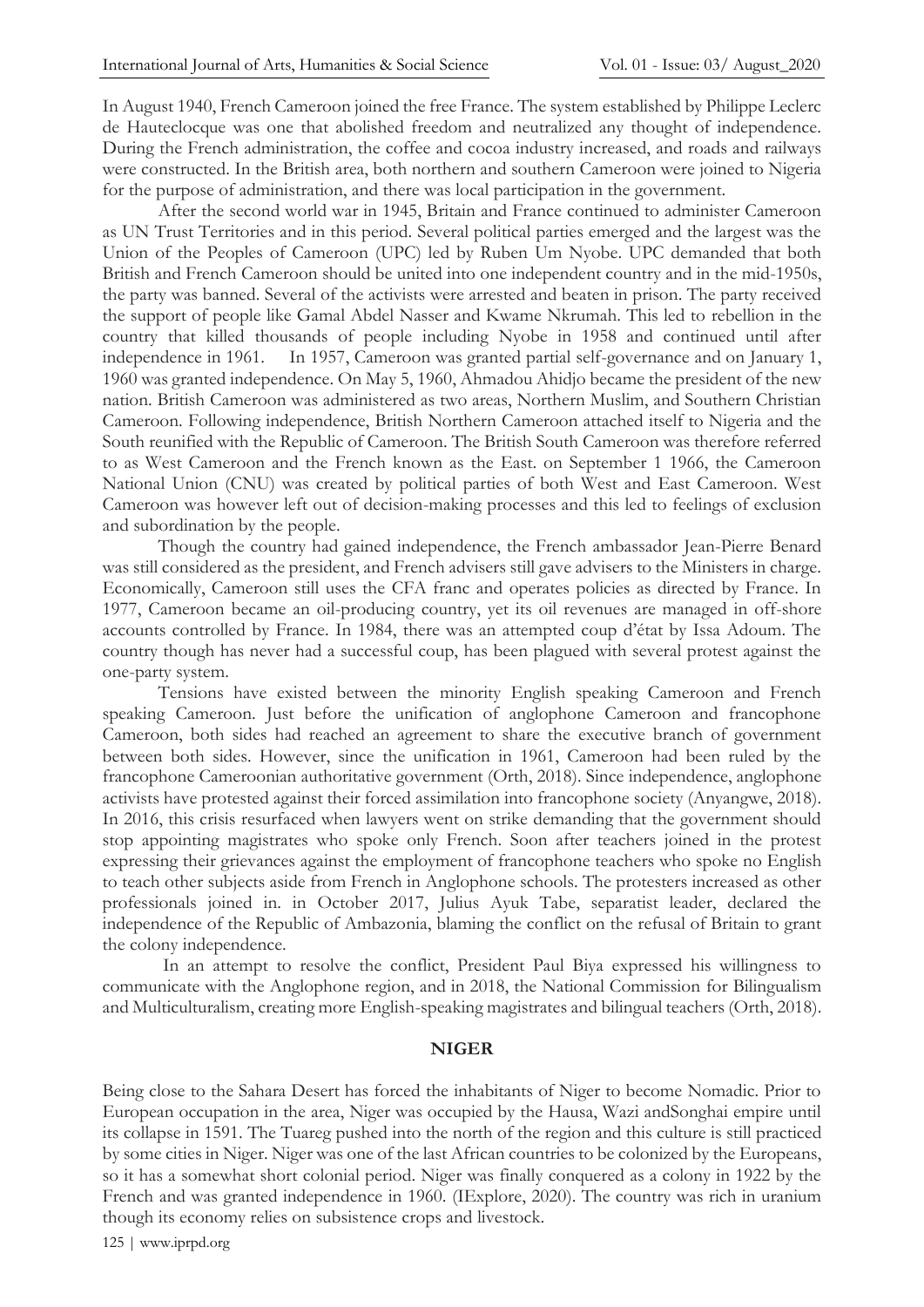Niger faced brutal military rule that lasted for about 30 years shortly after independence after which there was a short period of democratic rule and then back to military rule. Since then, Niger has been a democratic state in its fifth republic, though it is plagued with political instability and conflict. The country has been influenced by Islam from the Middle East, hence, 90% of its population practice Islam. The rest of the population practices Baha'i faith, Christianity, and Animism (IExplore, 2020).

During the colonial period, Niamey became the capital of the country to facilitate trade along the river with other French territories in West Africa (Ray, 2003). The city also served as a connection point for trade of agricultural goods. As with other French colonies, Niger was administered through a governor general in Senegal and an individual governor in the country. In 1958, following the establishment of fifth French republic, French colonies were granted a membership into the French community which allowed them a form of self-governance. Niger was granted independence on August 3, 1960 with Hamani Diori as first prime minister and then president. Diori was in support of maintaining the traditional structures as well as the economic ties with France. His administration was however marked with corruption and failed government policies and this was followed by conflicts and protests.

 After independence, Niger grew and attracted merchants from neighbouring countries including Nigeria, Benin and Togo. The profits from uranium were used to finance infrastructural development however a sharp drop in prices caused the rise of political and social tensions in the country. On April 15, 1974, Lt Kountche led a military coup that ended Diori's rule. The nation's president Major-General Kountche's attempt to resolve the tensions by imposing austerity measure only caused widespread protest in the country (Heath, 2010; Robinson, 2014). Niger has faced several conflicts and still suffers from these instabilities.

## **NIGERIA**

Prior to colonization, the history of Nigeria has been linked to earlier civilizations and the rise and fall of empires. In the South, the plateau area was a meeting point for cultural influences, the Bantu people developed more complex societies, and the Nok people were agriculturists that made tools and weapons of iron. In the north, strong systems of states were established. Two powerful empires were in existence, the Hausa-Bokwoi and Kanem-Bornu. People from these empires were converted to Islam and traded in gold, slaves, leather and other resources. The south-west was occupied by Yorubaland and the Benin Kingdom and they contributed greatly to the artistic heritage of the region. The south-east and Igbo people were mostly preyed on by slave traders and this grievance has been passed on to generations.

The first presence of European powers in Nigeria dates back to the  $15<sup>th</sup>$  century when the Benin people began to trade with the Portuguese, selling slaves and receiving spices, firearms, education and Christianity. By the 18<sup>th</sup> century, the British displaced the Portuguese as the colonial masters and slave traders in the country. British colonial rule lasted until 1960 when Nigeria was granted independence. The country was divided into Northern protectorate, Southern protectorate and Lagos colony. The British used trade policies to influence the colony policies and deposed African leaders. Lord Lugard was the Governor-general and he instituted a policy of indirect rule through local chiefs and rulers in the north (Afigbo, 1991).from 1849, a more direct approach was implemented. Fernando Po was appointed to take charge of Biafra and Benin, and British trade and British political rule went hand in hand (HistoryWorld). Western education and development spread faster in the south than in the north and this is still a bone of contention in the country till this date. On October 1, 1958, the colony became the autonomous federation of Nigeria and on October 1, 1960, Nigeria was granted independence.

126 | The Lake Chad Region and Its Identities: Geographical and Colonial Analysis: Tobi Achudume Nigeria's independence was led by the Northern People's Congress and the National Council of Nigerian Citizens. Sir Abubakar Tafawa Balewa became the prime minister and Dr Nnamdi Azikwe the first non-executive president (The Commonwealth, 2020). Following the grant of independence, Nigeria was plagued with several coups the first one being in January 1966 where Tafawa Balewa was killed. Major General Aguiyi-Ironsi became the military head of state. Aguiyi-Ironsi abolished the federation and instituted a unitary state. In July 1966, the northerners retaliated with another coup which Aguiyi-Ironsi was killed and Yakubu Gowon became head of state. He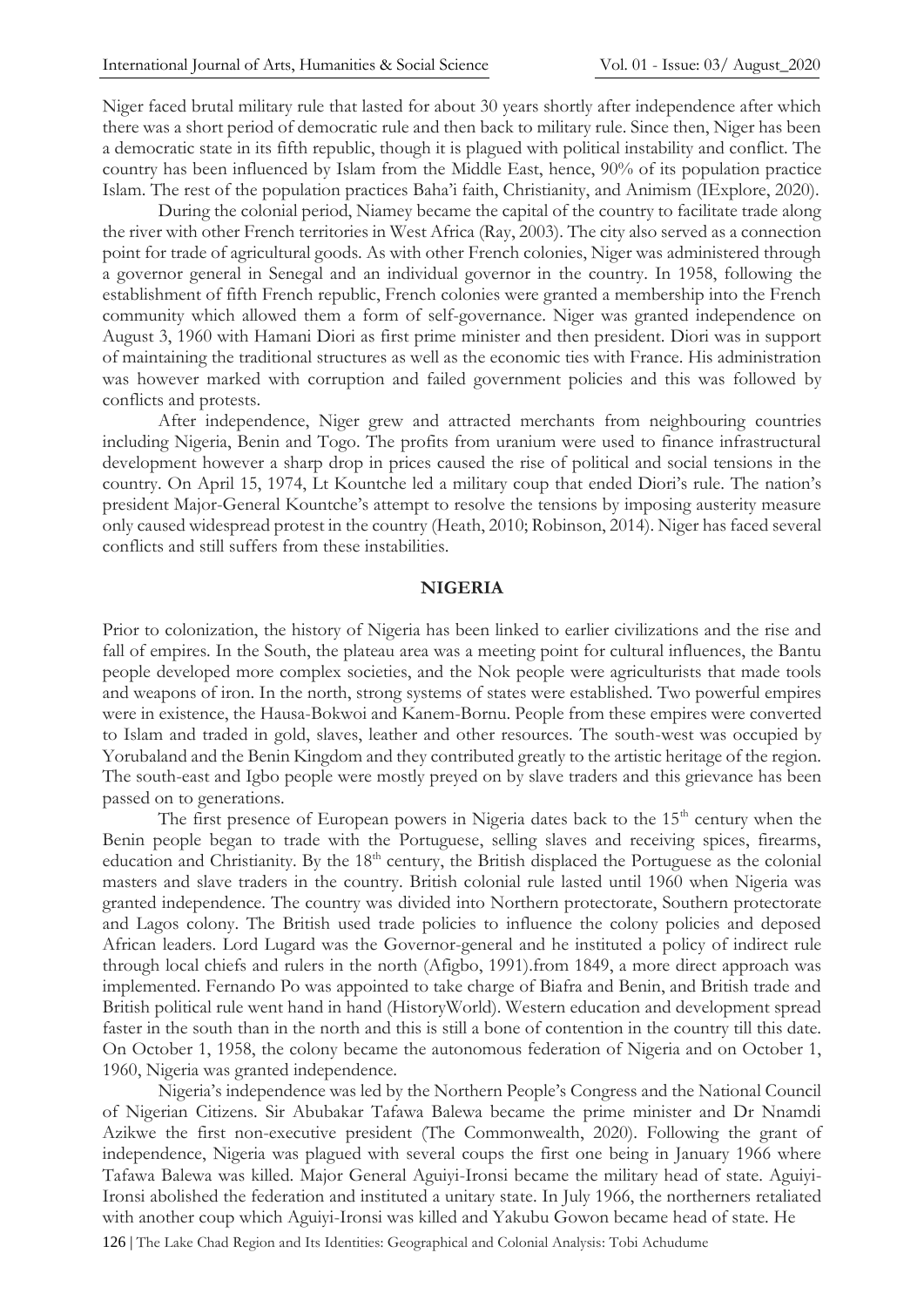returned the country to a federation, created 12 states, and included civilians in his government (The Commonwealth, 2020). In 1967, Nigeria was plunged into civil war with the declaration of independence of eastern Nigeria to become the Republic of Biafra by Lt-Colonel Chukwuemeka Ojukwu, though this could also be linked to the discovery of oil in the region (). Nigeria experience seven coups before its final turn into civilian and democratic rule.

A new Independent National Electoral Commission was set up in August 1998 and local elections were held in December of that year. The People's Democratic Party (PDP), All People's Party (APP) and Alliance for Democracy (AD) contested for the presidential elections and PDP

with Olusegun Obasanjo as its candidate, won the election. The 1999 constitution which permitted the practice of Sharia law for consenting Muslims was published. This caused tensions between Christians who perceived this as a risk and the Muslims (The Commonwealth, 2020).

The discovery of oil intensified the rise of corruption in the country. Nigeria is still plagued with conflict, political instability, under-development and corruption. The divisions caused by the colonial powers is still in existence.

There is not a lot of differentiation in viewing Africa in these two categories as one of the historical factors that play a role in the regional categorization of Africa is colonialism. From the accounts of these countries in the region, this, similar and different patterns are pulled out to discuss the region of Lake Chad.

#### **SIMILARITIES**

#### **Colonization**

Colonialism is a major factor of similarity in this region and two major colonial powers play a role in this event- France and Britain. Though these countries do not have identical historical accounts of colonialism, there are certain similarities present. A major theme is the exploitation of the countries' resources and labour. With this exploitation, policies were introduced and forced on these countries such as the imposition of the tax system controlled by the colonial powers. In Cameroon, for example, the locals were forced to work on the railway for trade routes which led to the death of so many locals in the country.

 Dependency on colonial powers is another similarity in the region of Lake Chad after the discovery resources in the lands. Most African countries had become oil-rent countries in this period of resources discovery hence they were dependent on one product mainly sent to their former colonial masters. Aside from being dependent on single products, these countries were dependent on exports to the west, mainly their colonial rulers. Nigeria traded with Britain and only recently started trading with other countries, Chad, Cameroon and Niger trade with France and still operate trade with the CFA franc.

 African colonies produced the raw materials in terms of resources and agricultural products and exported these goods to the West at relatively cheaper prices, and they imported the manufactured goods from the west at higher prices.

#### **Multi-ethnic and Multi-cultural**

 Ethnicity for Africans is an embodiment of values, behaviour, experience, traditions and so many other factors including language and culture. African countries prior to colonialism were tribalistic and still are. Societies functioned based on family, lineage, clan, family and tribe. Their identities are based on ethnicity. With the creation of boundaries and divisions by colonial powers that had no regard for already stated boundaries, African countries still relate with ethnic identities and this reflects in even the types of conflict that exists in the region. A similarity in the region of Lake Chad is its multiethnicity. All four countries in the region are multi-ethnic. Nigeria is a country with over 250 ethnic groups, Chad has 200 ethnic groups, Cameroon has 250 ethnic groups. Though smaller in size, Niger is also multi-ethnic with over 26 ethnic groups within.

127 | www.iprpd.org The presence of diverse ethnic groups in the region demonstrated the importance of ethnicity in the region as is in most African countries. The diverse ethnicity of the countries was not uprooted by colonial rule, however, they were capitalised on and magnified the differences present in these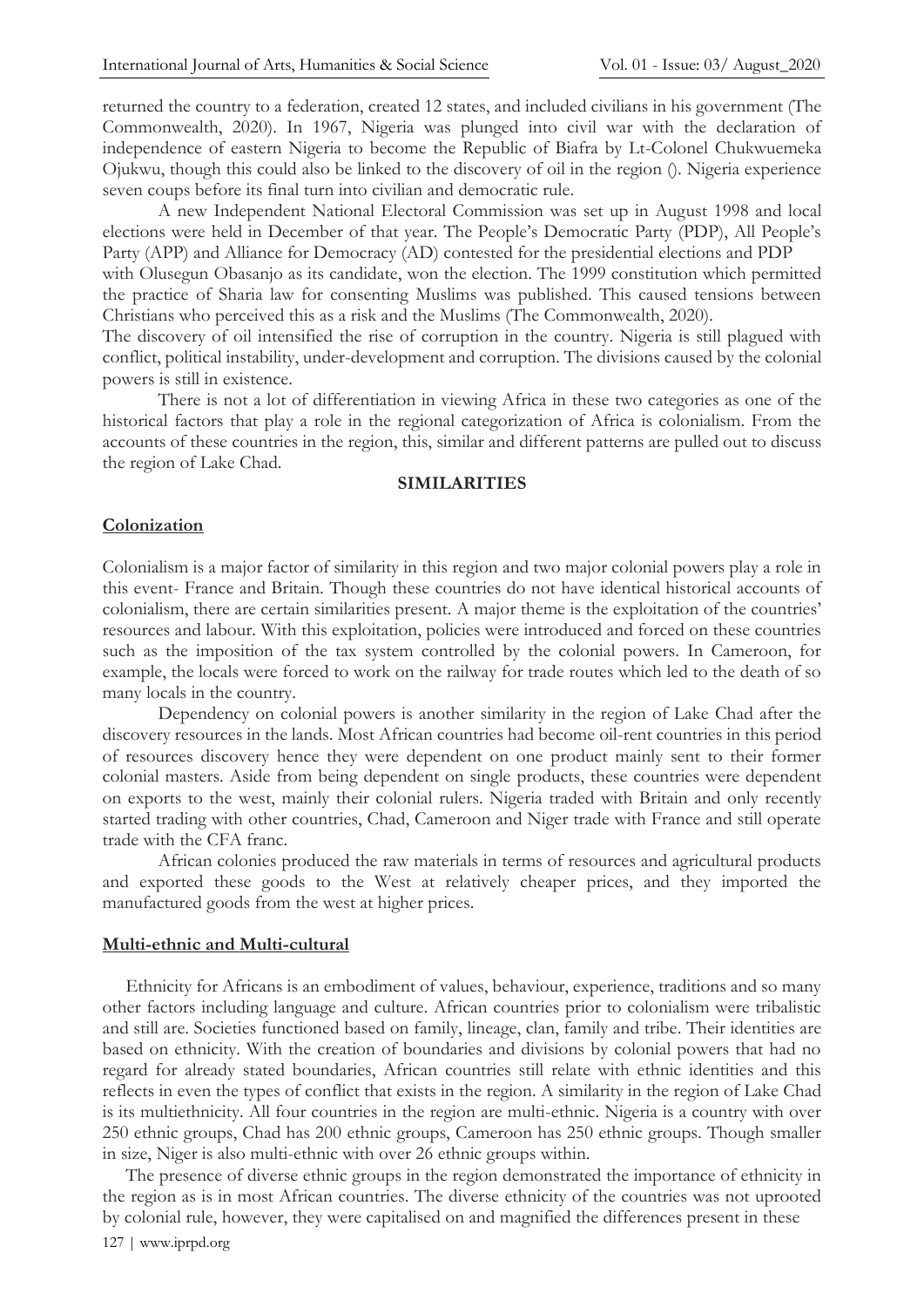ethnic identities. Furthermore, these differences pitted ethnic groups against each other after the exit of colonialism from the continent. Independence marked the exit of colonial powers, the common enemy and ushered in ethnic conflicts which are used as tools for political ambitions as they have always been used even by colonial powers.

 Also, in the lines of ethnicity is the presence of similar ethnic tribes in the region, i.e. one ethnic tribe being present in the four countries of the Lake Chad region. A common ethnic group in the region is Hausa/Fulani tribe. The transatlantic trade allowed the Hausa culture to influence neighbouring regions. Though independent political entities, the Hausa kingdom and its city states were major centres in the trade routes and so had relations with several societies. This further buttress the point that ethnicity plays a major role in African identities.

 Ethnic allegiances have existed since pre-colonial era in Africa. But prior to colonization, these allegiances were flexible. Colonial rule cemented them as they were used to segregate between the populations.

## **Political instability**

Political instability is a major characteristic of African countries and this is based on both sides of categorization. This plagued most African countries after the grant of independence. This instability however arose from the magnified differences between ethnic groups in the country as well as the political exclusion of certain groups and region from political rule. Nigeria after independence was plagued with several coups, all happening in retaliation of the previous, and a civil war centred around the separation of the Niger-Delta region in the country. Chad's post-colonial era was plagued with civil unrest and coups based on the exclusion of a tribe from political appointments and power. Niger faced several protests and experienced brutal military rule after independence which only worsened with the fall in price of uranium. For Cameroon, though the country never had a successful coup, there has always been tensions and conflict between anglophone Cameroon and francophone Cameroon.

 Corruption is a huge contributing factor to the instability that is faced in the country and this affects the economic strengths of these countries. The constant conflicts that is experienced in the countries and the region makes it one of the poorest regions in the world. Poverty is a trait that is seen in all categorization of Africa, either from the geographical lens or colonial lens. Africa is host to some of the poorest countries in the world.

#### **DIFFERENCES**

# **Colonial rule and policies**

Although a similarity in the colonial category is colonial rule, the implementation of colonial rule in the countries were different. Anglophone Africa was ruled with the use of indirect rule and the policy of association and Francophone Africa ruled with direct rule and the policy of assimilation. In the region of study, the Lake Chad region, Nigeria is anglophone while Niger, Chad and the most of Cameroon is francophone.

 With the use of indirect rule by Britain in Nigeria, the colonist used chiefs and traditional rulers to govern small political units which was seen to be less disruptive of the existing social order. The plan with this was to use existing tribal structures and traditions as channels for establishing rules while the British rulers exercised veto power. For the European powers and Lord Lugard the Governor, indirect rule was cost effective and limited the resistance to European rule.

 Francophone Africa adopted the policy of assimilation and direct rule. French colonists placed the chiefs in subordinate roles and were only given stated powers and roles. These chiefs were however not based on existing rule but based on loyalty to French policies. Hence, the intention of France was to make French citizens of the Africans.

128 | The Lake Chad Region and Its Identities: Geographical and Colonial Analysis: Tobi Achudume Another distinction in this regard was the intervention of the colonial rulers after the grant of independence. Britain was less inclined to intervene in the affairs of anglophone Africa and only intervened when needed. France on the other hand had maintained a close-knit relationship with its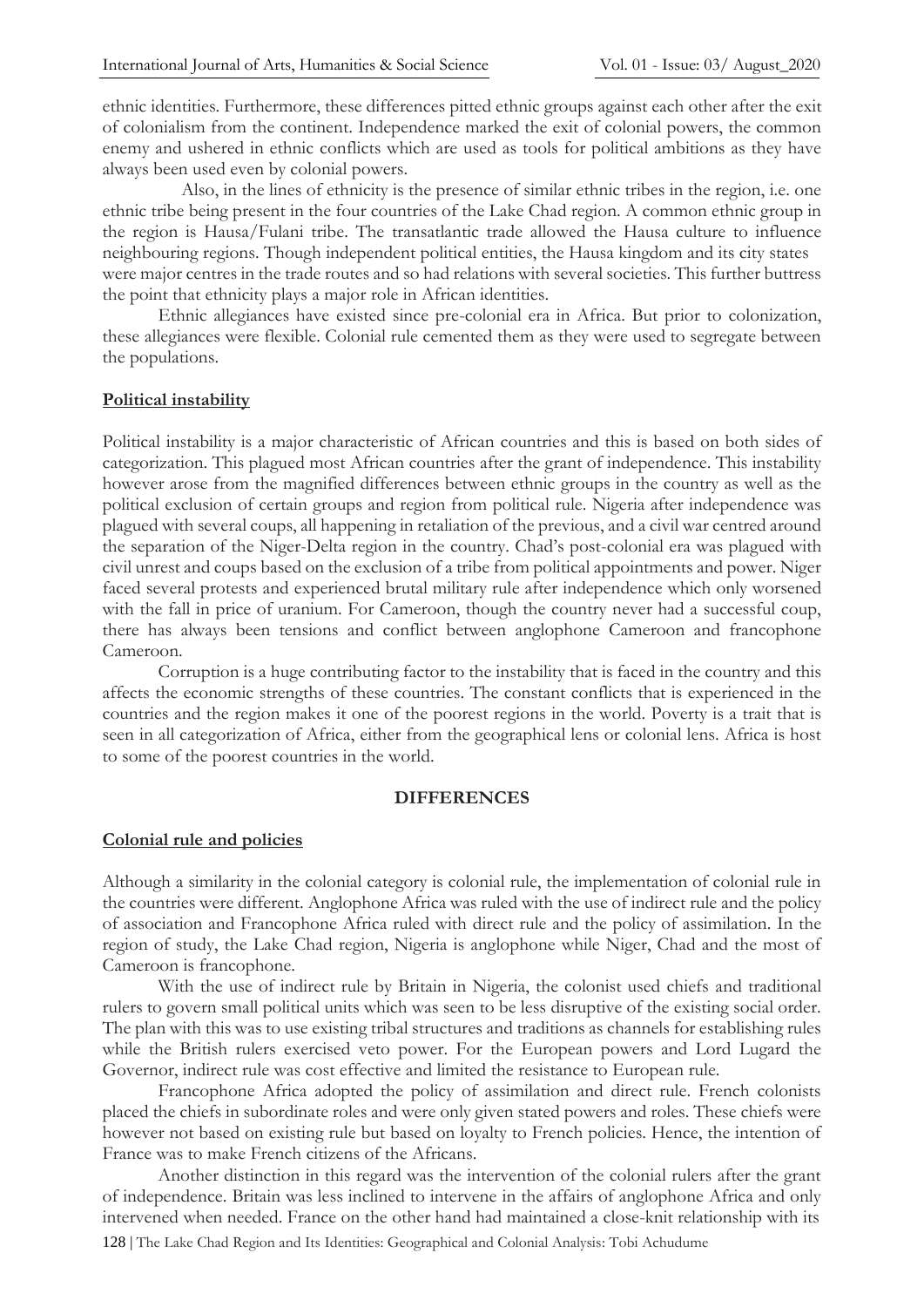colonies and are still the most influential foreign powers in her colonies. This is further seen in the creation of a common monetary zone for the federation and this currency is still used in the independent states.

### **Cultural imperialism**

Based on the difference in colonial rule, the cultures adopted by these countries were also different. Nigeria adopted the British law and policies and adopted the language and in Niger, Chad and Cameroon, French policies and language are predominant. The cultures of the colonial powers greatly influenced the cultures and perspectives of the countries. With tourism and foreign education, it is more common for Nigerians to travel to Britain than any other European country and this is common with former French colonies. More Cameroonians or Chadian visit France than any other European country. Language could be a reason for this. The former colonies adopted the language of the colonial powers and made it the official language. Therefore, Nigeria's official language is English, Chadians and Nigeriens speak French and Cameroonians speak mostly French and a small population speak English. These colonial languages became official languages of the independent country and a way for easy communication because of the multi ethnicity in these countries, hence multilingual. Though the official languages are English and French, tribes and villages have ethnic languages that they communicate with.

 British colonies struggled for independence from the Europeans. Nigeria therefore had to struggle for its independence from the British. This was not the case for French colonies. In the era of independence, De Gaulle offered independence to French colonies though this was a tactic to retain some form of control over the independent countries.

## **Religion**

Prior to the entrance of Christianity and Islam into the region, African were traditionalists. Because of the region's encounter with the Middle East during the transatlantic slave trade, the religion of the region was influenced by Islam and this relates closely to presence of Hausa Kingdom in all four countries. Christianity was introduced to Africa by the colonial powers. The region is however split with religion. In Niger, the predominant religion is Islam which is practiced by over 90% of the population. Though Christianity was brought into the country with colonialism, only a few practices it, mainly the elite in the country. Christianity and Islam are almost practiced equally in the Chad, Nigeria and Cameroon. Christianity came in with the other western policies that were introduces like education. The presence of Islam in the countries also dates back to the slave trade routes with the Middle East. Similarly, these countries adopted the religion of the colonial masters but in varying proportions.

 The porous border that these countries share makes them susceptible to the spill-over effect of conflict from any country. For example, presently, these countries battle with the Boko Haram insurgency which started out in Nigeria. They have also battled with famine, kidnapping and increased crime rates. To solve the challenges of the region, including political, economic and security instability, these countries have created forces like the MNJTF and the Lake Chad Basin.

 In conclusion, African countries though in different regions and with different colonial origins are somewhat similar to each other. They are very diverse in ethnicity, they are cultural and recognize themselves with ethnicity rather than colonial boundaries. Countries in the Lake Chad region were plagued with both economic and political instability, protests and conflicts. The factor of colonialism is common for all, but the form is different. Differently, these countries had differing relations with colonial rulers and the end of the era. While anglophone Africa is less controlled by Britain, same cannot be said for francophone Africa. These countries therefore experience imperialism in different ways. The classification of Africa is truly perceived in many ways, but within these categories are differences and similarities.